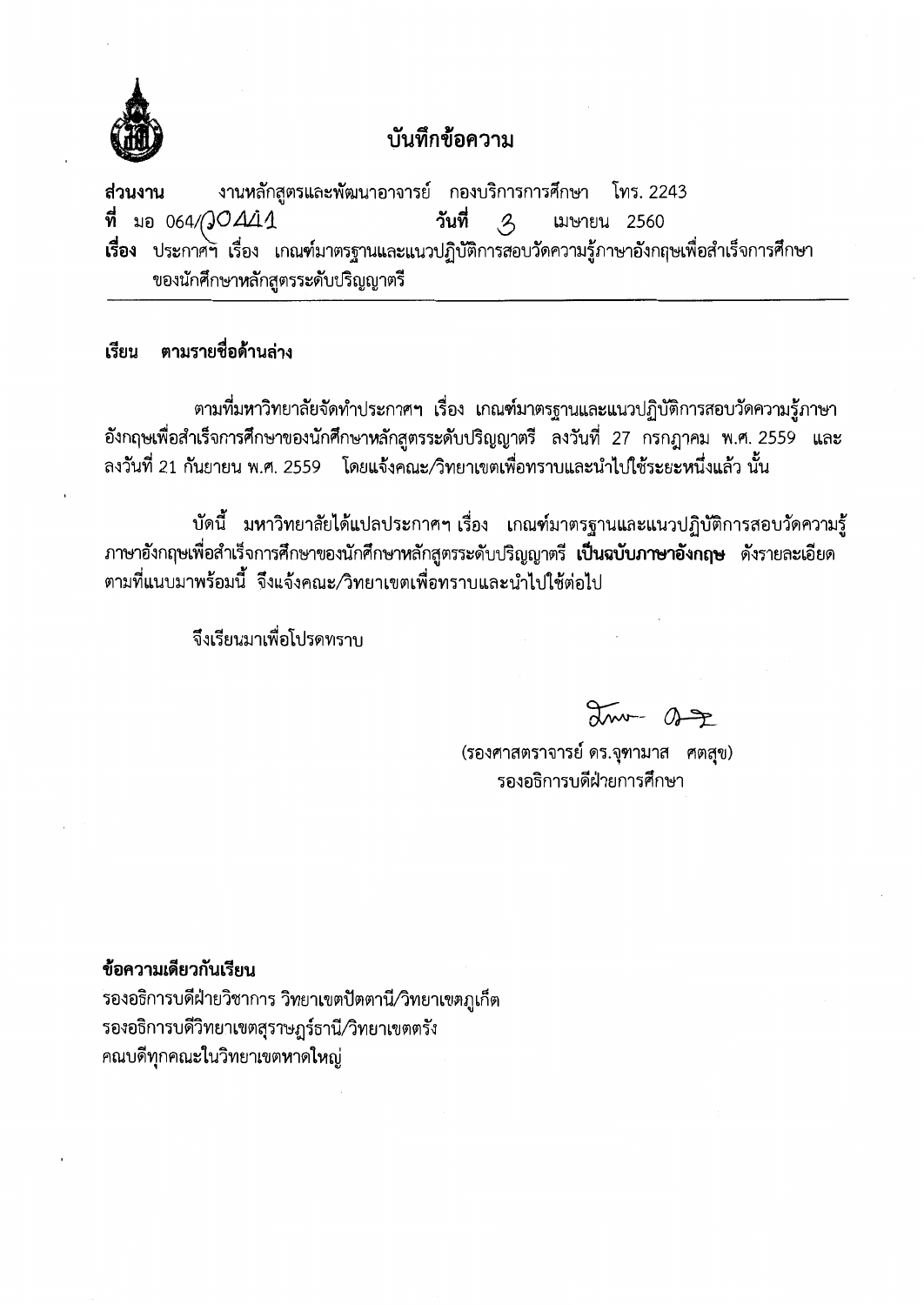

# **Prince of Songkla University Announcement Standard Criteria and Regulations of English Exit Examination for the Graduation of Undergraduate Students**

According to the university's policy and purpose to have Prince of Songkla University students communicate well in English for daily life and work, the university needs to ensure that its graduating students are able to read, listen, speak and write in English correctly. At the  $364<sup>th</sup>$  meeting (2/2015) of the University Council on 14 March 2015, this purpose and its terms of English proficiency ·have been established. Accordingly, new students of the academic year 2016 and thereafter are required to take the University Exit Examination and reach a required minimum score in order to graduate from the university.

To enact the abovementioned resolution, the university specified the standard criteria of English proficiency and the regulations for the graduation of the students, as detailed below.

### **1. Standard criteria of English proficiency tests**

The standard criteria of English proficiency have been defined for students of academic year 2016 and thereafter, to pass one of the following English proficiency tests.

| <b>Types of Tests</b>                 | The passed scores |  |
|---------------------------------------|-------------------|--|
| PSU-Test                              | No less than 50%  |  |
| <b>TOEIC</b>                          | No less than 390  |  |
| Tell Me More: Placement/Progress Test | No less than 5    |  |
| Tell Me More: Achievement Test        | No less than 380  |  |
| <b>TOEFL</b>                          | No less than 450  |  |
| <b>IELTS</b>                          | No less than 5    |  |

Please note that apart from the abovementioned tests, other English proficiency tests may be acceptable, but these must be proposed to the University for case-by-case Consideration.

### **2. Regulations**

- 2.1 Faculties are required to provide continuous English development to their students. Faculties also need to ensure that their students take one of the approved English proficiency tests. Test scores must be no less than the standard English criteria required for graduation.
- 2.2 Students are required to submit official evidence of their passing English proficiency test results to their faculties. They can do so from their second year onward. Test results must be not more than two years old. Test results older than two years are considered invalid.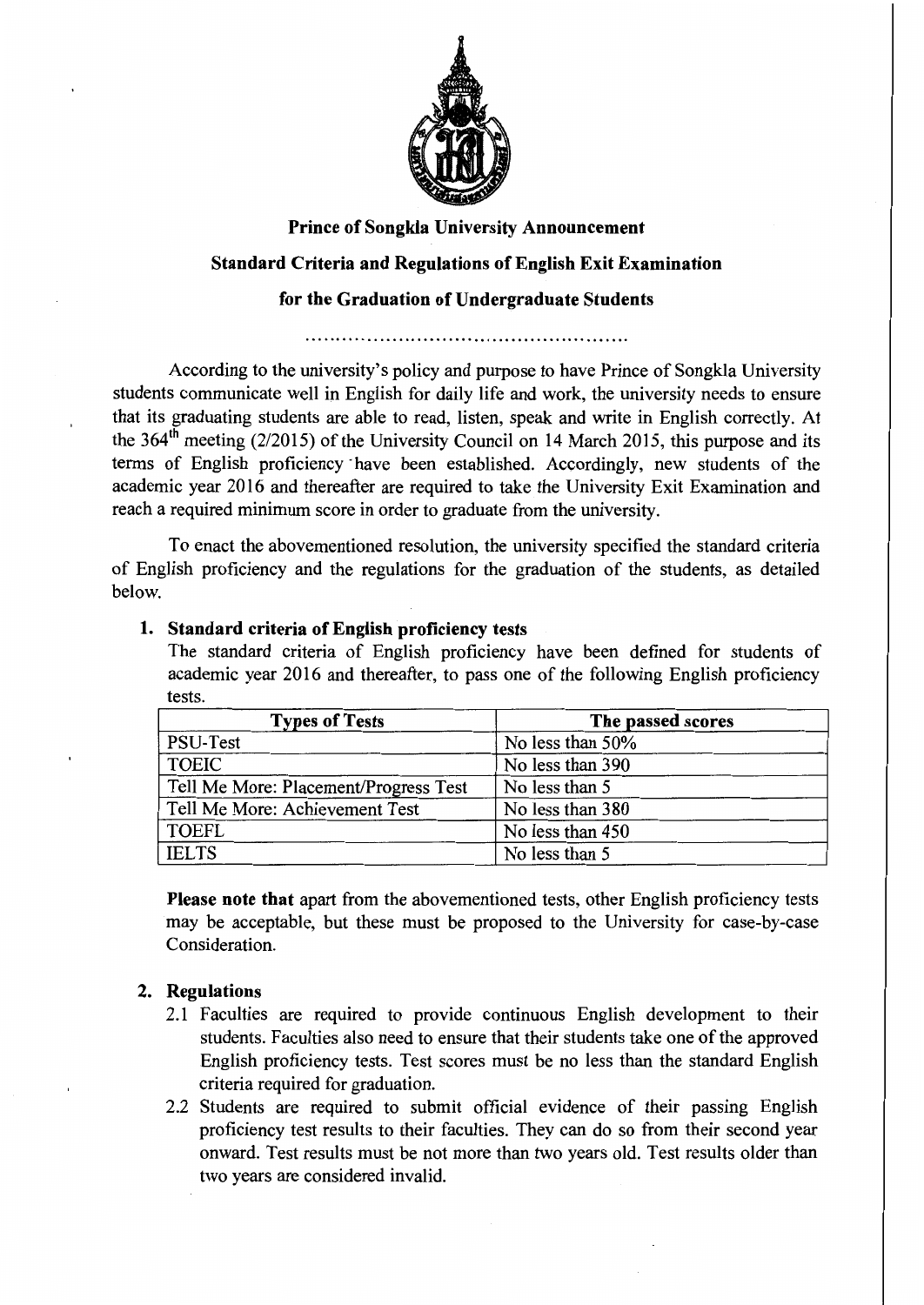- 2.3 The faculties need to inspect the submitted test results, and certify them when found valid, accurate and authentic.
- 2.4 The faculties collect the lists of passing students and send the students' tests results, along with evidence, to the university's administration. PSU campuses other than Hat Yai Campus need to send their campuswide results to the central administration at Hat Yai Campus.
- 2.5 The university needs to verify the accuracy of the collected data and inform the Registrar Division of the list of passing students. The Registrar Division then records the data of passing students and considers their graduation.

Announced on 27 July 2016

hutung Sit

(Assoc. Prof. Dr. Chutamas Satasook) Vice President for Academic Affairs For the President of Prince of Songkla University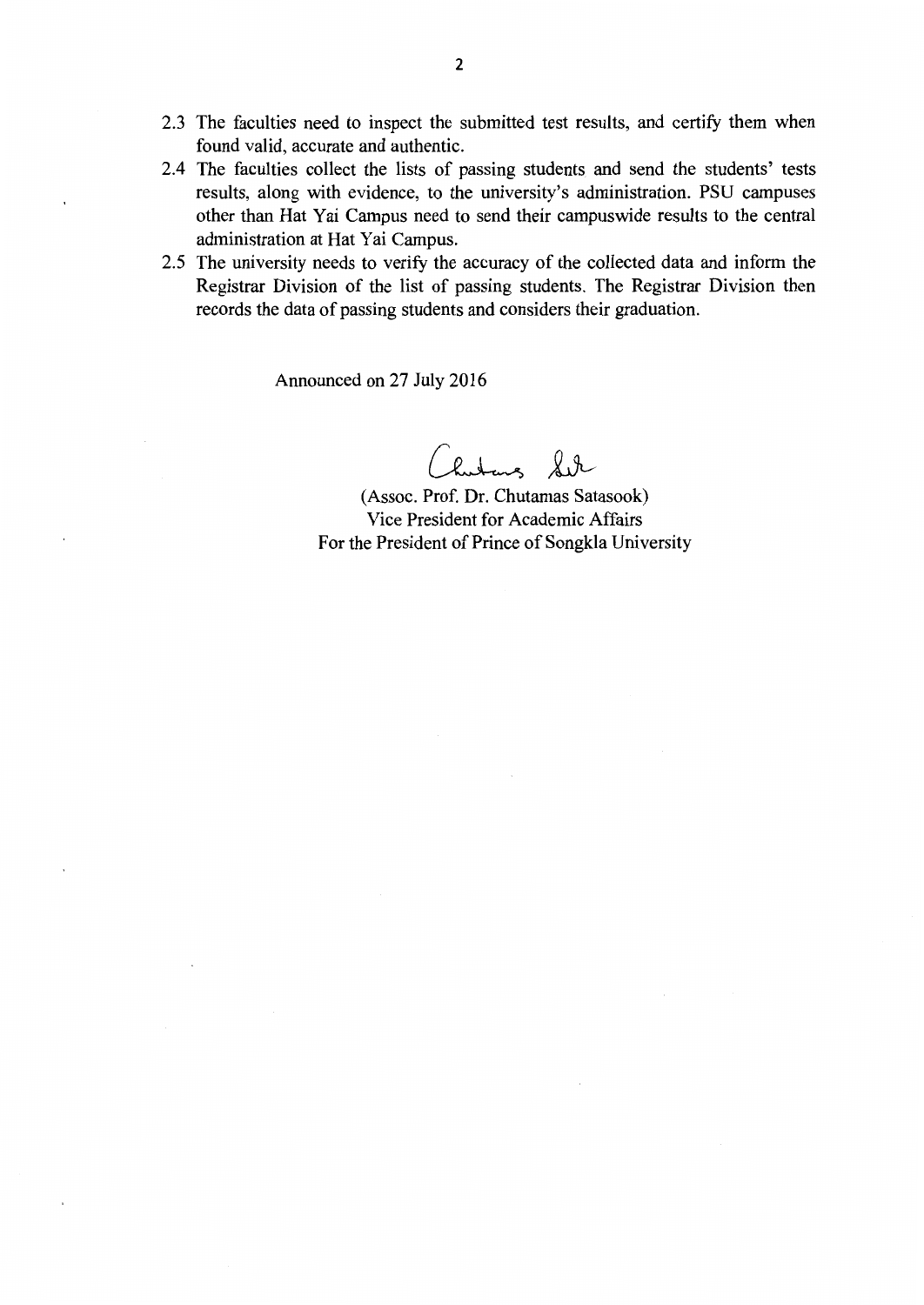#### ( Copy)

#### **Prince of Songkla University Announcement**

#### **Standard Criteria and Regulations of English Exit Examination**

#### **for the Graduation of Undergraduate Students**

According to the university's policy and purpose to have Prince of Songkla University students communicate well in English for daily life and work, the university needs to ensure that its graduating students are able to read, listen, speak and write in English correctly. At the  $364<sup>th</sup>$  meeting (2/2015) of the University Council on 14 March 2015, this purpose and its terms of English proficiency have been established. Accordingly, new students of the academic year 2016 and thereafter are required to take the University Exit Examination and reach a required minimum score in order to graduate from the university.

To enact the abovementioned resolution, the university specified the standard criteria of English proficiency and the regulations for the graduation of the students, as detailed below.

#### **1. Standard criteria of English proficiency tests**

The standard criteria of English proficiency have been defined for students of academic year 2016 and thereafter, to pass one of the following English proficiency tests.

| <b>Types of Tests</b>                 | The passed scores |  |
|---------------------------------------|-------------------|--|
| PSU-Test                              | No less than 50%  |  |
| <b>TOEIC</b>                          | No less than 390  |  |
| Tell Me More: Placement/Progress Test | No less than 5    |  |
| Tell Me More: Achievement Test        | No less than 380  |  |
| <b>TOEFL</b>                          | No less than 450  |  |
| <b>IELTS</b>                          | No less than 5    |  |

**Please note that** apart from the abovementioned tests, other English proficiency tests may be acceptable, but these must be proposed to the University for case-by-case Consideration.

#### **2. Regulations**

- 2.1 Faculties are required to provide continuous English development to their students. Faculties also need to ensure that their students take one of the approved English proficiency tests. Test scores must be no less than the standard English criteria required for graduation.
- 2.2 Students are required to submit official evidence of their passing English proficiency test results to their faculties. They can do so from their second year onward. Test results must be not more than two years old. Test results older than two years are considered invalid.
- 2.3 The faculties need to inspect the submitted test results, and certify them when found valid, accurate and authentic.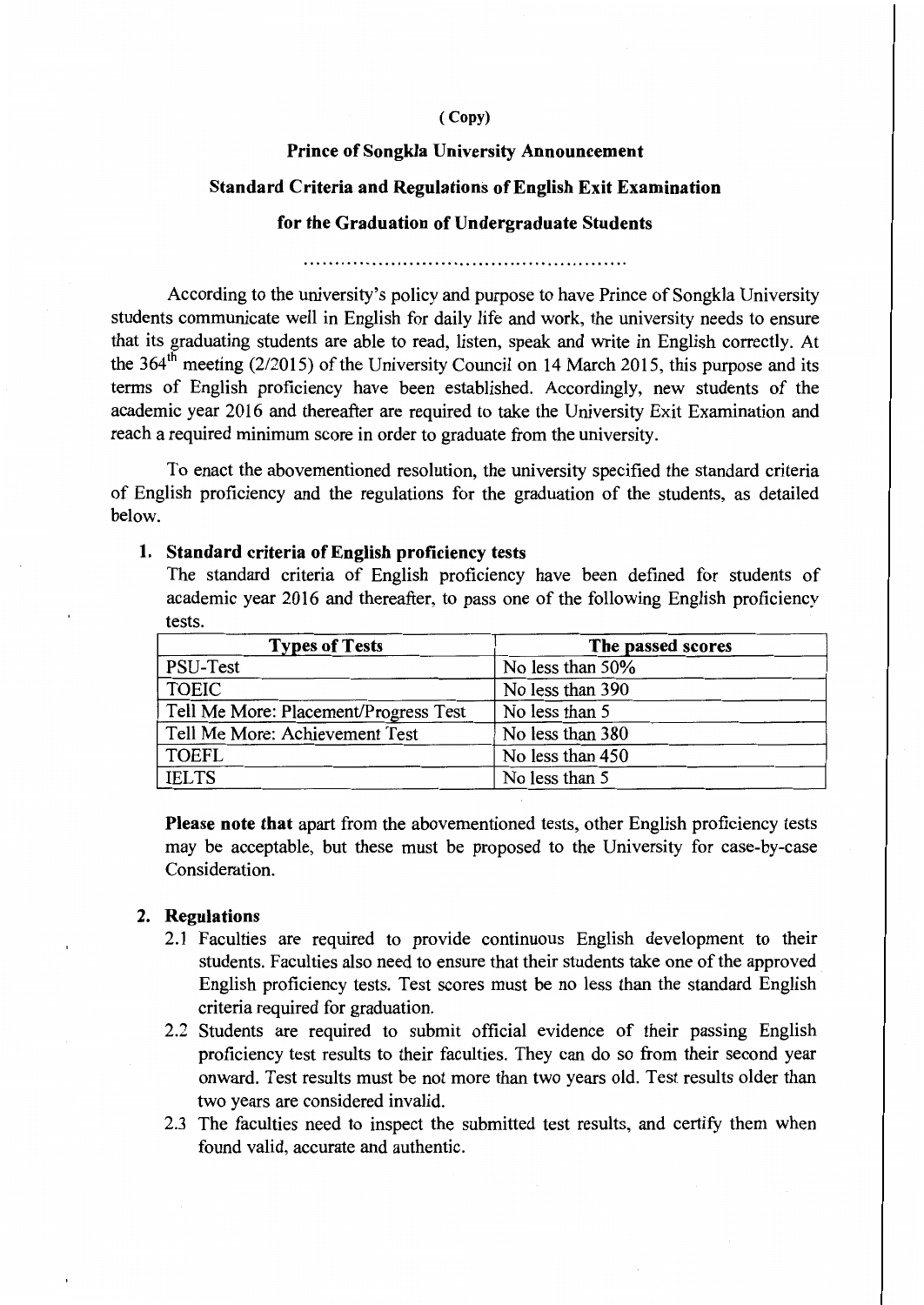- 2.4 The faculties collect the lists of passing students and send the students' tests results, along with evidence, to the university's administration. PSU campuses other than Hat Yai Campus need to send their campuswide results to the central administration at Hat Yai Campus.
- 2.5 The university needs to verify the accuracy of the collected data and inform the Registrar Division of the list of passing students. The Registrar Division then records the data of passing students and considers their graduation.

Announced on 27 July 2016

Chutamas Satasook (Assoc. Prof. Dr. Chutamas Satasook) Vice President for Academic Affairs For the President of Prince of Songkla University

Certified Copy

Uradon (Mrs.Urairat Kathep) Academic Officer

Urairat/ Typed Zsolt/ Revised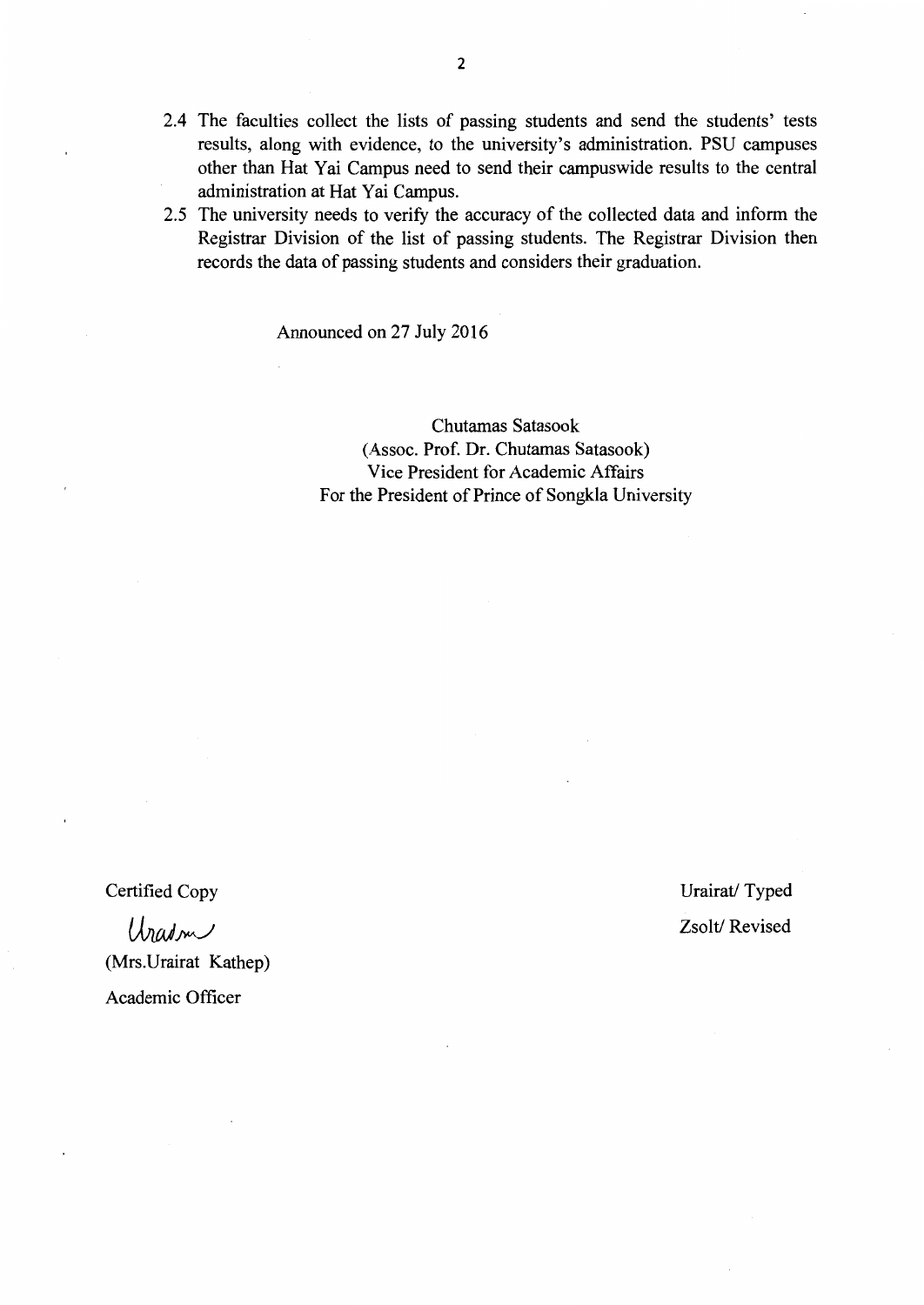(สำเนา)

ประกาศ มหาวิทยาลัยสงขลานครินทร์ ้เรื่อง แก้ไขประกาศเรื่องเกณฑ์มาตรฐานและแนวปฏิบัติการสอบวัดความรู้ภาษาอังกฤษ เพื่อรับปริญญาของนักศึกษาหลักสูตรระดับปริญญาตรี

ตามที่มหาวิทยาลัยสงขลานครินทร์ได้มีประกาศ เรื่อง เกณฑ์มาตรฐานและแนวปฏิบัติการสอบวัด ี ความรู้ภาษาอังกฤษเพื่อรับปริญญาของนักศึกษาหลักสูตรระดับปริญญาตรี ลงวันที่ 27 กรกฎาคม พ.ศ. 2559 กำหนคเกณฑ์มาตรฐานและแนวปฏิบัติการสอบวัคความรู้ภาษาอังกฤษเพื่อสำเร็จการศึกษาของนักศึกษาหลักสูตร ระดับปริญญาครี นั้น

เนื่องค้วยประกาศดังกล่าวมีถ้อยกำที่ไม่ชัดเจนอันอาจทำให้เกิดกวามเข้าใจผิด ดังนั้น เพื่อให้ประกาศ คังกล่าวมีความชัดเจนและตรงตามเจตนารมณ์ในการพัฒนาภาษาอังกฤษ จึงแก้ไขถ้อยคำในประกาศคังกล่าว ในทุกที่ที่ปรากฏ ดังนี้

- เคิม "เพื่อรับปริญญา" แก้เป็น "เพื่อสำเร็จการศึกษา"
- เคิม "มีสิทธิ์ได้รับปริญญา" และ "มีสิทธิ์รับปริญญา" แก้เป็น "มีสิทธิ์สำเร็จการศึกษา"

ทั้งนี้ ให้มีผลย้อนหลังตั้งแต่วันที่ 27 กรกฎากม พ.ศ. 2559

ประกาศ ณ วันที่ 21 กันยายน พ.ศ. 2559

(ลงชื้อ)

จุฑามาส ศคสุข (รองศาสตราจารย์ คร.จุฑามาส ศตสุข) รองอธิการบดีฝ่าขการศึกษา ปฏิบัติการแทน อธิการบดีมหาวิทยาลัยสงขลานครินทร์

สำเนาถูกต้อง  $\alpha$ lmot (นางอุไรรัชต์ กาเทพ) นักวิชาการศึกษาชำนาญการ

อุไรรัชต์/ พิมพ์ สินีนาฎ/ทาน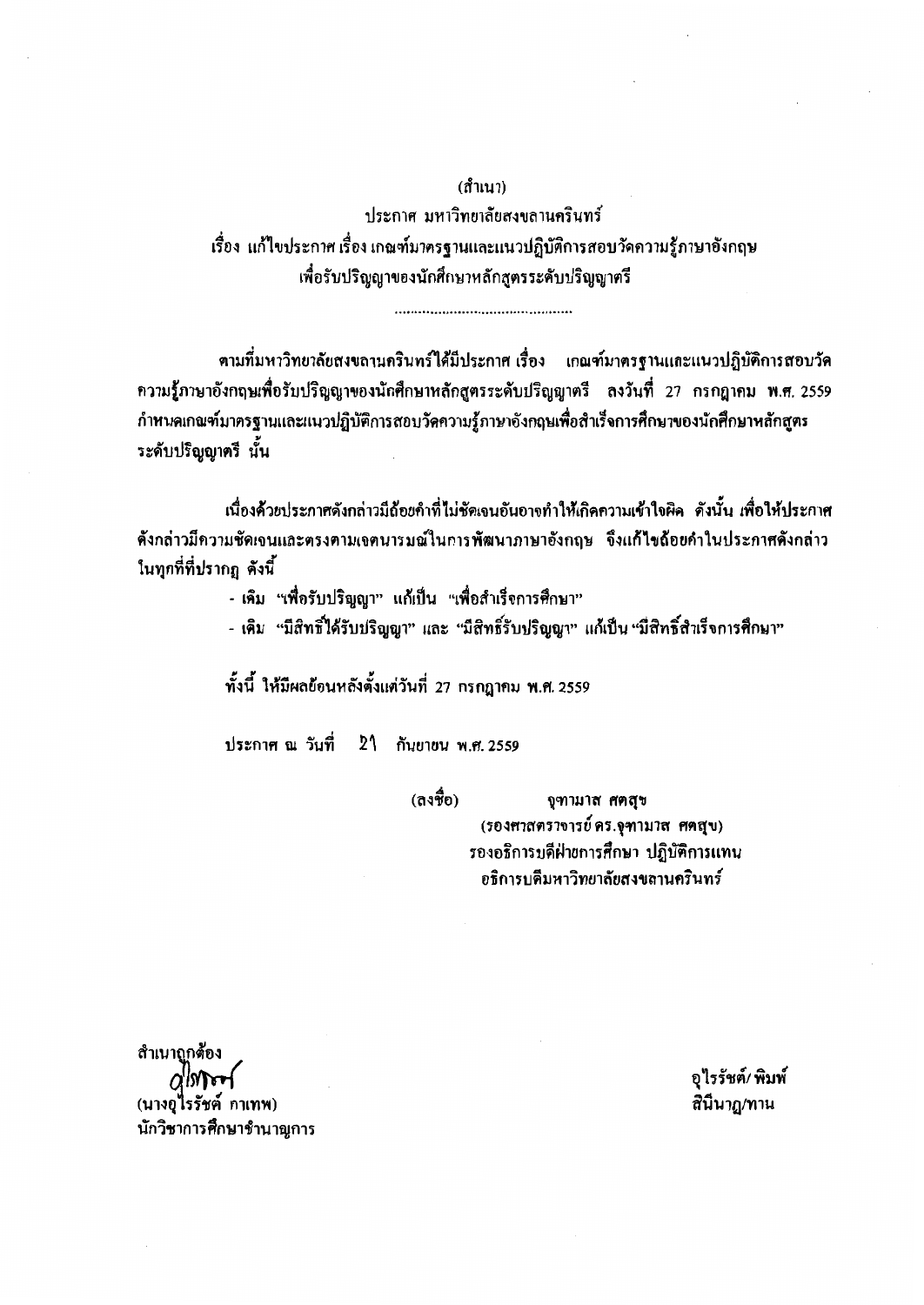(สำเนา) ประกาศ มหาวิทยาลัยสงขลานครินทร์ เรื่อง เกณฑ์มาครฐานและแนวปฏิบัติการสอบวัดความรู้ภาษาอังกฤษ เพื่อรับปริญญาของนักศึกษาหลักสูตรระดับปริญญาตรี

ตามที่มหาวิทยาลัยกำหนดนโยบายและเป้าหมายให้นักศึกษามหาวิทยาลัยสงขลานครินทร์สามารถใช้ ภาษาอังกฤษสื่อสารในชีวิตประจำวันและในการทำงานได้ในระดับดี ซึ่งหมายถึง นักศึกษาสามารถข่านและ ฟังภาษาอังกฤษเข้าใจและสามารถสื่อสารให้ผู้อื่นเข้าใจได้อย่างถูกค้องทั้งการพูดและการเขียน โดยที่ประชม สภามหาวิทยาลัย ในคราวประชุมครั้งที่ 364(2/2558) เมื่อวันที่ 14 มีนาคม 2558 เห็นขอบการกำหนดเป้าหมาย ดังกล่าว และเห็นชอบการกำหนดเงื่อนไขความสามารถด้านภาษาอังกฤษเพื่อให้สอดคล้องกับเป้าหมาย คือ กำหนดให้นักศึกษาใหม่ที่จะเข้าศึกษาตั้งแต่ปีการศึกษา 2559 เป็นต้นไป ต้องสอบวัตลวามรักาษาอังกฤษผ่าน ในระดับคะแนนที่มหาวิทยาลัยกำหนดจึงจะมีสิทธิ์ได้รับปริญญาจากมหาวิทยาลัย นั้น

เพื่อดำเนินการตามมติข้างต้น มหาวิทยาลัยจึงกำหนดเกณฑ์มาตรฐานความสามารถภาษาอังกฤษ ที่นักศึกษาด้องสอบผ่านเพื่อรับปริญญาของนักศึกษาหลักสูตรระดับปริญญาตรี และแนวปฏิบัติ ดังนี้

1. เกณฑ์มาตรฐานผลการทดสอบความรู้ภาษาอังกฤษ มหาวิทยาลัยกำหนดเกณฑ์มาตรฐานผลการ สอบวัดความรู้ภาษาอังกฤษที่นักศึกษาด้องสอบผ่านตามเกณฑ์ไดเกณฑ์หนึ่งเพื่อรับปริญญาสำหรับนักศึกษาที่จะ เข้าศึกษาตั้งแต่ปีการศึกษา 2559 เป็นต้นไป...ดังนี้

| ประเภทของการทดสอบ                       | <i>ร</i> ะดับคะแนนที่ผ่าน |     |
|-----------------------------------------|---------------------------|-----|
| PSU-Test                                | ไม่น้อยกว่าร้อยละ         | 50  |
| <b>TOEIC</b>                            | ไม่น้อยกว่าระดับคะแนน     | 390 |
| Tell Me More: Placement / Progress Test | ไม่น้อยกว่าระดับคะแนน     |     |
| Tell Me More: Achievement Test          | ไม่น้อยกว่าระดับคะแนน     | 380 |
| <b>TOEFL</b>                            | ใบน้อยกว่าระดับคะแนน      | 450 |
| <b>IELTS</b>                            | ไม่น้อยกว่าระดับคะแนน     |     |

หมายเหตุ ผลการทดสอบความรู้ภาษาอังกฤษประเภทอื่นที่นอกเหนือจากที่กำหนด ให้เสนอ มหาวิทยาลัยพิจารณาเป็นรายกรณี

/2. แนวปฏิบัติ ...